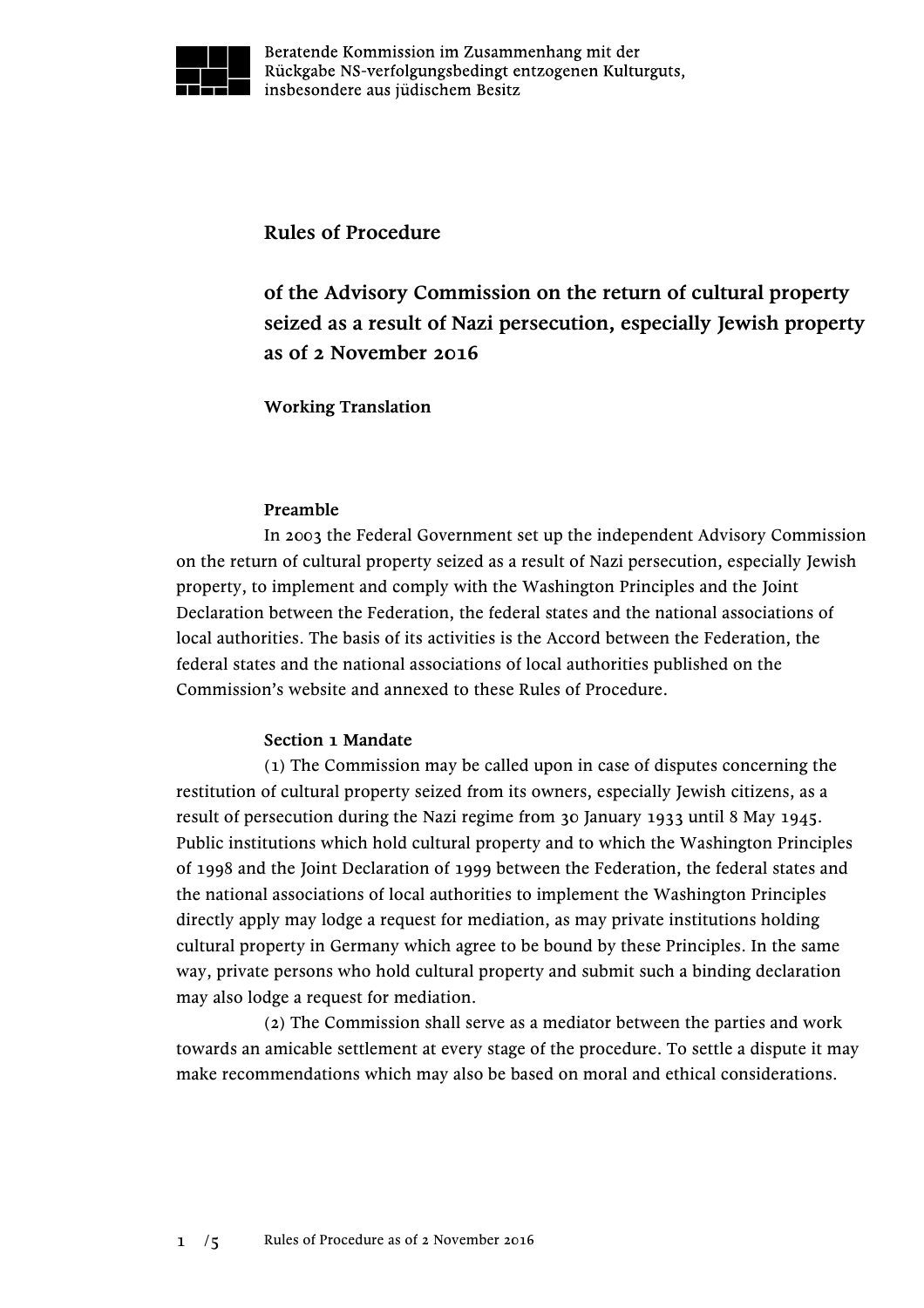

### **Section 2 Composition and chair**

(1) The Commission shall be composed of up to ten members.

(2) The Commission members shall elect a chair and a deputy from their

ranks. The chair shall conduct the Commission's meetings and represent it vis-à-vis third parties.

(3) The Commission members shall work in an honorary capacity. The members' expenses shall be reimbursed.

(4) The Commission shall have a quorum if a majority of members is present.

# **Section 3 Lodging a request**

(1) The Commission shall become active if both parties agree to mediation by the Commission and wish to receive and follow the Commission's recommendation, if applicable.

(2) The Commission may become active upon application if:

- the holder of the cultural property has examined the misappropriation of cultural property as a result of Nazi persecution and
- the right of the claimant in line with the guidance provided by the "Guidelines" of 2001 in its current version,
- an effort to reach an amicable settlement has been made and
- a decision regarding the question of restitution has been taken by the competent authority.

(3) The applicant shall send the request to the Commission's secretariat. Documents specifying, on behalf of the claimant, the original property, the circumstances pertaining to the loss as a result of Nazi persecution and the transfer of the right of ownership from the original owner to the claimant shall be attached to the request. In case of a request by the holder of the cultural property it shall be documented that the requirements of Section 3 (2) are met. If the request is lodged by a representative, the power of attorney shall be provided. In case of a request by a private holder of cultural property, the declaration pursuant to Section 1 (1), last sentence shall be provided. On the basis of these documents the Commission shall decide on initiating a procedure.

### **Section 4 Preliminary procedure**

(1) The secretariat shall request the other party to reply and provide any documents mentioned in Section 3 (3) within six weeks. This deadline may be extended upon application.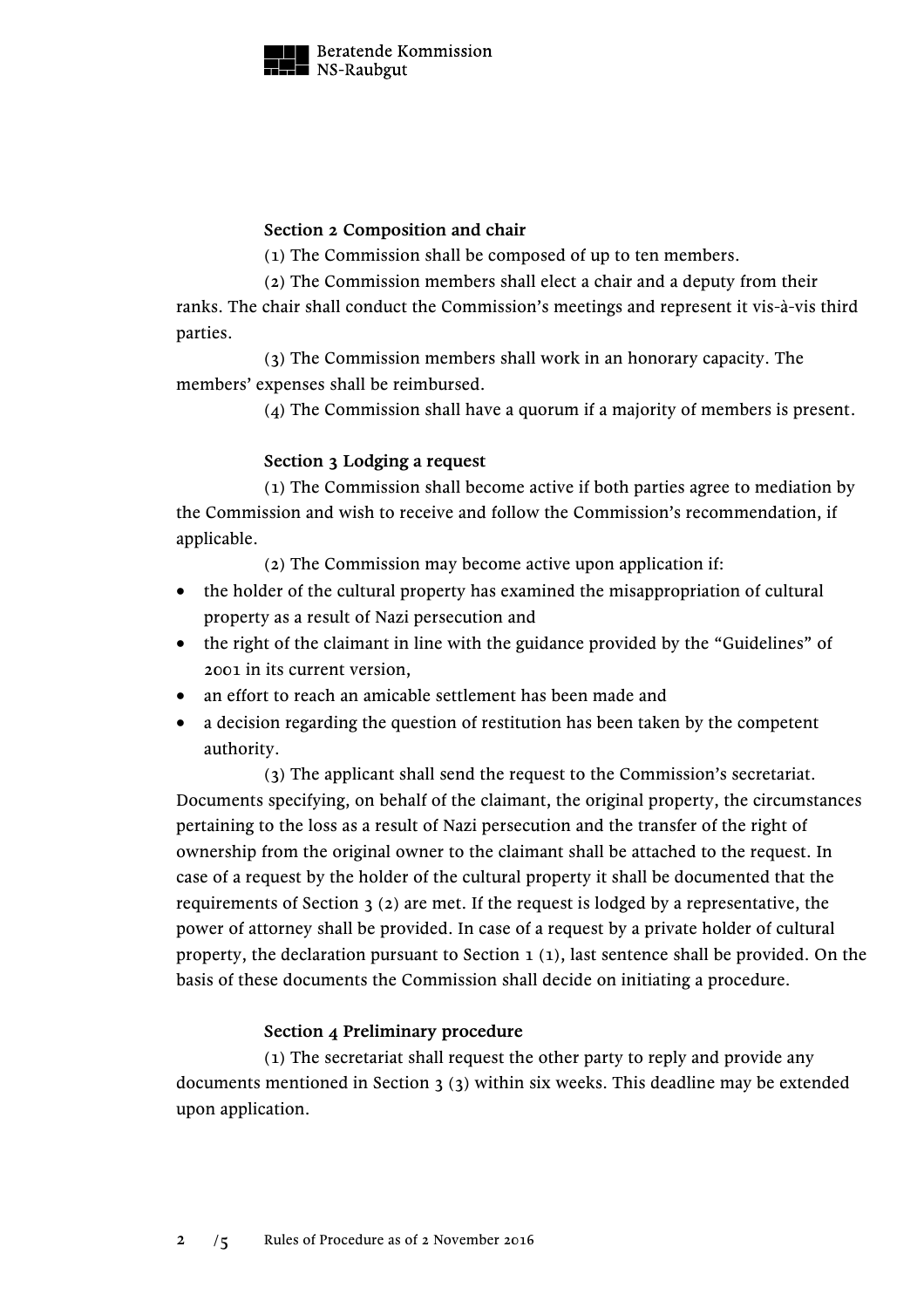

Beratende Kommission NS-Raubgut

(2) For every case a rapporteur shall be appointed from the ranks of the Commission. The rapporteur, the chair and the deputy shall receive the documents once they have been received by the secretariat.

(3) In appropriate cases the Commission shall work towards an amicable settlement between the parties. If this is clearly of no avail or if the Commission's efforts remain unsuccessful, a date for a Commission meeting shall be fixed. If the Commission decides that a hearing should take place, it shall fix the date, time and place and notify the parties at least six weeks in advance.

(4) The secretariat shall provide the documents to all other Commission members at least three weeks prior to the Commission meeting.

(5) Each party shall send the other party without delay copies of all documents submitted to the secretariat or to the Commission during the procedure.

(6) The parties may submit documents to the Commission no later than four weeks prior to the meeting or hearing. In general, any documents submitted at a later date shall not be taken into account by the Commission.

(7) The Commission may give the parties the possibility to hear third parties. The names and addresses of these persons shall be provided to the Commission no later than two weeks prior to the hearing.

# **Section 5 Hearing**

(1) At the hearing the applicant shall first be given the opportunity to present his or her position. Then the other party shall have the opportunity to illustrate his or her point of view. After that the case shall be discussed by the Commission and the parties.

(2) A representative of the Federal Government Commissioner for Culture and the Media and of the relevant federal state, in which an institution which is a party is situated, may participate in the hearing.

(3) Before and after the hearing of the parties and of a third party designated by them, if applicable, the Commission shall discuss the case internally.

(4) The discussions and votes of the Commission (particularly individual votes and voting results) shall not be conducted in public and shall be strictly confidential.

(5) The minutes shall be recorded in the form of a summary of results by the executive secretary, who shall be bound to secrecy.

(6) If, at the end of the hearing, a party wishes to submit new documents given the course of the hearing, the Commission may grant an additional period of time (term of preclusion), if it deems the relevant question to be decisive. In this case it shall conclude a case only after these documents have been taken into account.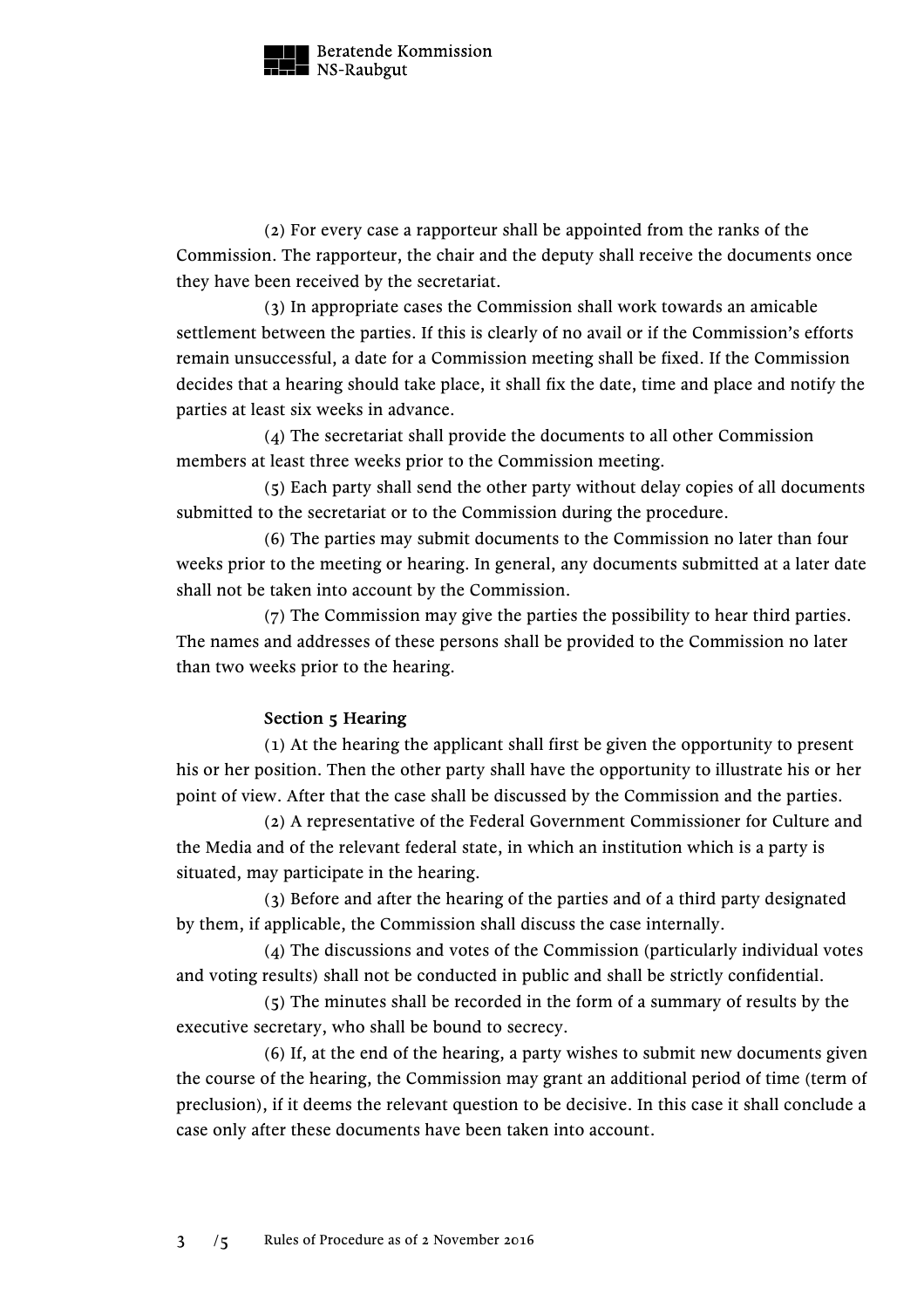

Beratende Kommission  $\blacksquare$  NS-Raubgut

### **Section 6 Recommendations and general guidelines**

(1) The Commission may issue a recommendation to settle the dispute.

(2) The recommendation by the Commission shall be adopted with a twothirds majority.

(3) The criteria for the Commission's discussions and recommendations shall be

a. internationally recognized principles, such as the 1998 Washington Principles and the 2009 Terezin Declaration, and

b. the German Joint Declaration of 1999 and the "Guidelines" of 2001 for its implementation in their current versions.

(4) In its discussions and recommendations the Commission shall take particular account of:

a. the circumstances resulting in the loss of cultural property,

b. the circumstances in which the cultural property was acquired and the research conducted concerning its provenance.

(5) The Commission may generally recommend that

a. the cultural property should be returned;

b. the cultural property should be returned against payment of a compensation;

c. the cultural property should be returned subject to further conditions;

d. the cultural property should remain with the current holder or owner and a compensation should be paid;

e. the cultural property should be publicly exhibited including information on its origin and provenance;

f. the request for the restitution of cultural property should be rejected.

Additional measures may be recommended depending on the specific circumstances of the individual case.

(6) The written version of the recommendation and its explanation shall be transmitted to the parties by the secretariat.

(7) The secretariat shall publish the recommendation and its explanation on the Commission´s website.

(8) The Commission shall ensure that the recommendation is translated into English in a timely manner, which will also be published on the Commission´s website.